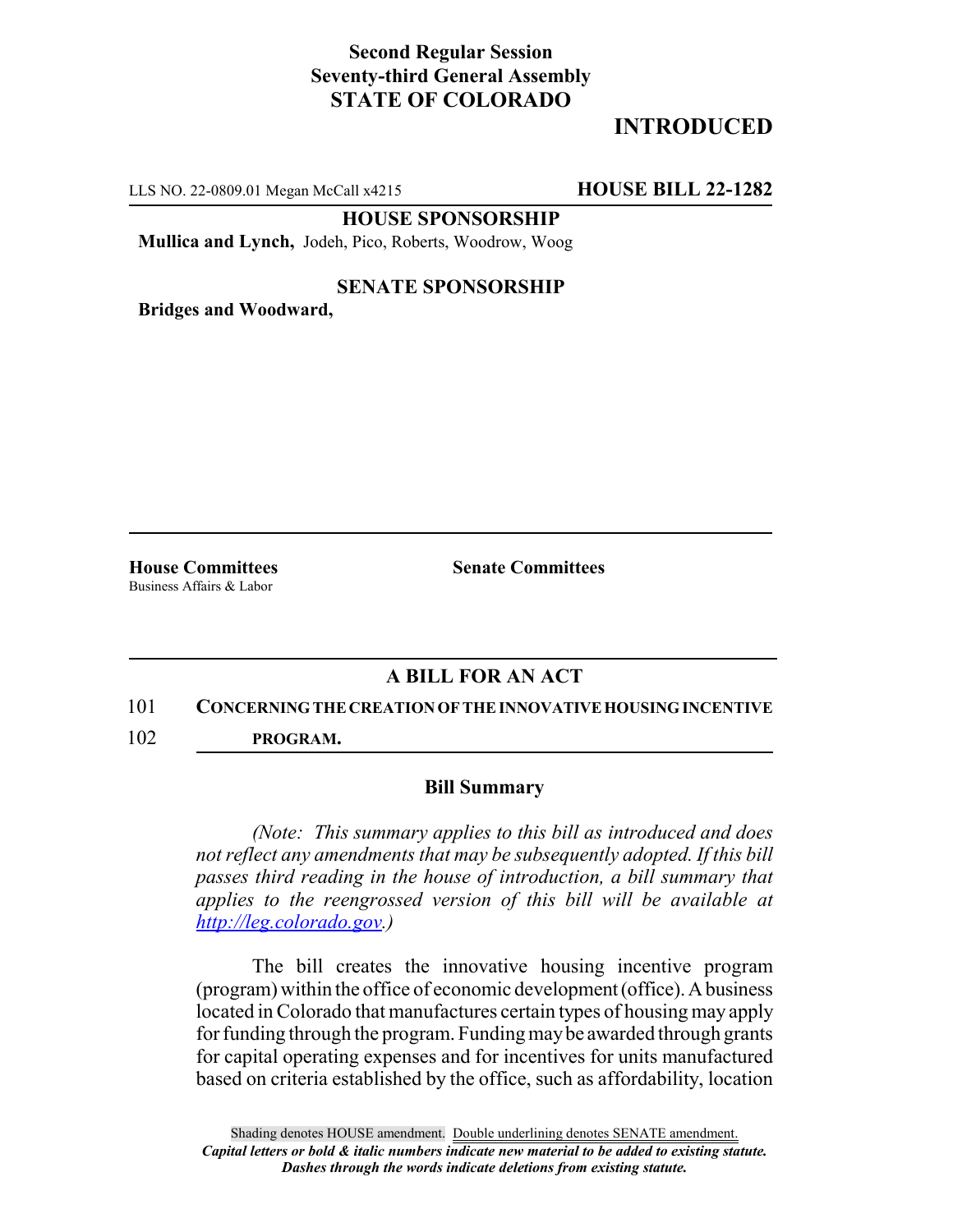where the unit is installed in the state, or meeting energy efficiency standards. Or, funding may be awarded through loans for the purpose of funding a manufacturing factory. The bill creates the innovative housing incentive program fund, requires a \$40 million transfer to the fund, and continuously appropriates all money in the fund to the office to fund the program.

| $\mathbf{1}$   | Be it enacted by the General Assembly of the State of Colorado:       |
|----------------|-----------------------------------------------------------------------|
| $\overline{2}$ | <b>SECTION 1.</b> In Colorado Revised Statutes, add 24-48.5-132 as    |
| 3              | follows:                                                              |
| 4              | 24-48.5-132. Innovative housing incentive program - report -          |
| 5              | legislative declaration - definitions. (1) THE GENERAL ASSEMBLY FINDS |
| 6              | AND DECLARES THAT:                                                    |
| 7              | (a) COLORADO IS EXPERIENCING A LACK OF AFFORDABLE HOUSING             |
| 8              | AT CRITICAL LEVELS. THE STATE CONTINUES TO ATTRACT NEW RESIDENTS      |
| 9              | AND JOBS, BUT WITH THIS GROWTH HAS COME EVER-INCREASING HOUSING       |
| 10             | PRICES, PLACING UNSUSTAINABLE DEMANDS ON OUR LIMITED HOUSING          |
| 11             | STOCK. THESE UNDERLYING ISSUES HAVE ONLY BEEN EXACERBATED BY          |
| 12             | THE COVID-19 PANDEMIC.                                                |
| 13             | (b) THE GENERAL ASSEMBLY APPROVED HOUSE BILL 21-1329,                 |
| 14             | ENACTED IN 2021, WHICH DIRECTED THE EXECUTIVE COMMITTEE OF THE        |
| 15             | LEGISLATIVE COUNCIL TO CREATE A TASK FORCE TO MEET DURING THE         |
| 16             | 2021 INTERIM AND ISSUE A REPORT WITH RECOMMENDATIONS TO THE           |
| 17             | GENERAL ASSEMBLY AND THE GOVERNOR ON POLICIES TO CREATE               |
| 18             | TRANSFORMATIVE CHANGES IN THE AREA OF HOUSING;                        |
| 19             | BY SUBSEQUENT EXECUTIVE COMMITTEE RESOLUTION, THE<br>(c)              |
| 20             | AFFORDABLE HOUSING TRANSFORMATIONAL TASK FORCE AND SUBPANEL           |
| 21             | (TASK FORCE), MADE UP OF LEGISLATORS, EXECUTIVE BRANCH MEMBERS,       |
| 22             | AND NONLEGISLATIVE MEMBERS INCLUDING INDUSTRY EXPERTS, WAS            |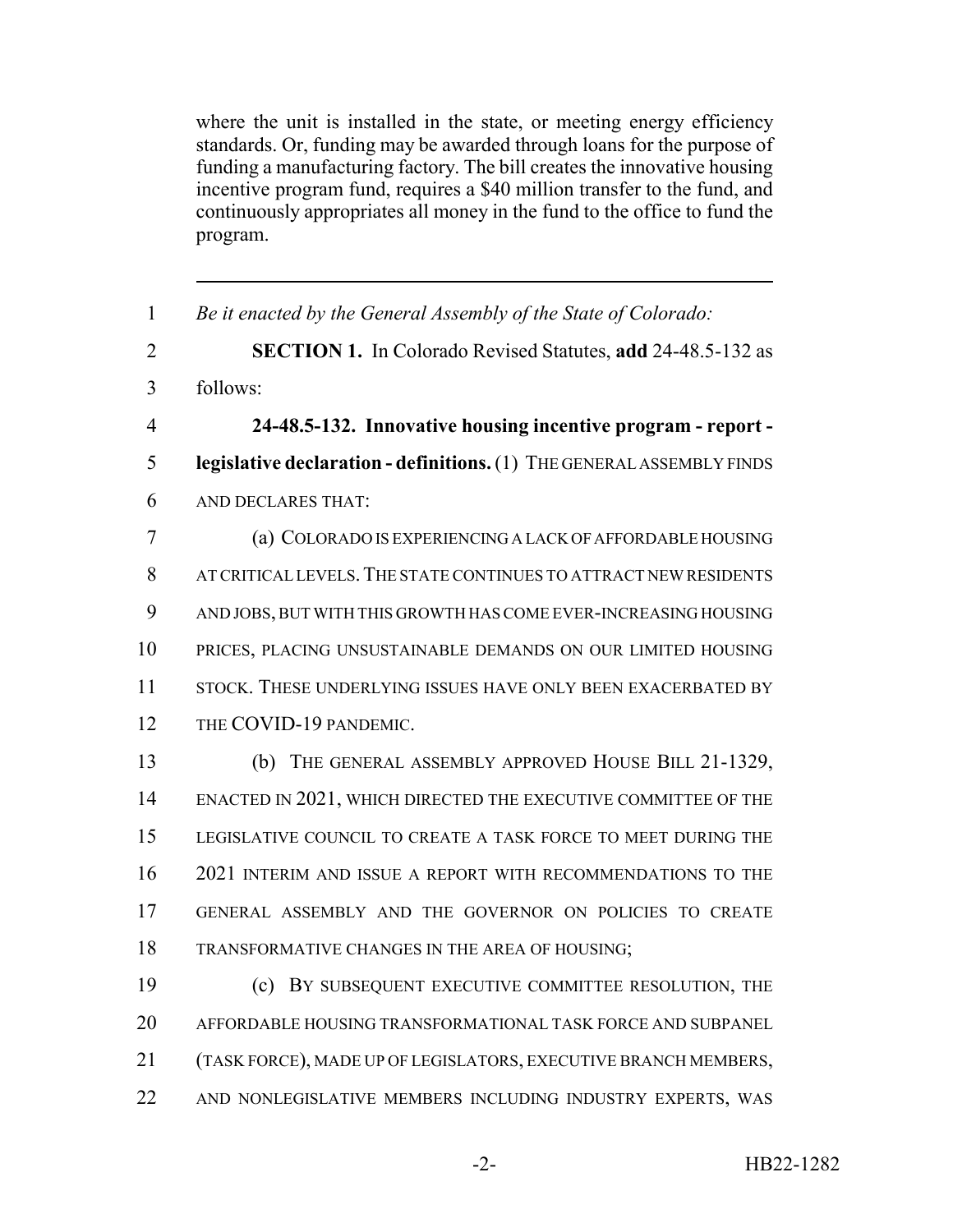FORMED TO PROVIDE FUNDING AND POLICY RECOMMENDATIONS TO:

(I) ADDRESS THE ISSUE OF AFFORDABLE HOUSING;

 (II) ACHIEVE THE GOALS OUTLINED BY THE COMMITTEE THAT 4 WERE DEVELOPED IN ACCORDANCE WITH SECTION 24-75-229 (6); AND

(III) SUPPORT COLORADANS AND THEIR HOUSING NEEDS; AND

 (d) THE TASK FORCE RECOMMENDED THAT THE GENERAL ASSEMBLY CREATE A PROGRAM TO PROVIDE DIRECT FUNDING FOR INNOVATIVE HOUSING BUSINESSES THROUGH WORKING CAPITAL GRANTS, INCENTIVES FOR PER-UNIT DEVELOPMENT, AND LOANS FOR FACTORY DEVELOPMENT TO FURTHER GROW THE INNOVATIVE HOUSING INDUSTRY 11 IN THE STATE AND CREATE JOBS IN THE INDUSTRY, TO INCREASE THE 12 SUPPLY OF AFFORDABLE HOUSING UNITS IN THE STATE, AND TO LOWER THE COST OF AFFORDABLE HOUSING FOR LOCAL GOVERNMENTS AND ORGANIZATIONS.

 (2) AS USED IN THIS SECTION, UNLESS THE CONTEXT OTHERWISE REQUIRES:

 (a) "COAL TRANSITION COMMUNITY" HAS THE SAME MEANING AS 18 SET FORTH IN SECTION 8-83-502 (1).

 (b) "DIVISION" MEANS THE DIVISION OF HOUSING CREATED IN SECTION 24-32-704.

 (c) "FUND" MEANS THE INNOVATIVE HOUSING INCENTIVE 22 PROGRAM FUND CREATED IN SUBSECTION (5) OF THIS SECTION.

 (d) "INNOVATIVE HOUSING BUSINESS" MEANS A NEW OR EXISTING BUSINESS IN COLORADO WITH FIVE HUNDRED OR FEWER EMPLOYEES THAT EITHER:

- **(I) MANUFACTURES ONE OR MORE OF THE FOLLOWING:**
- 27 (A) MODULAR HOUSING;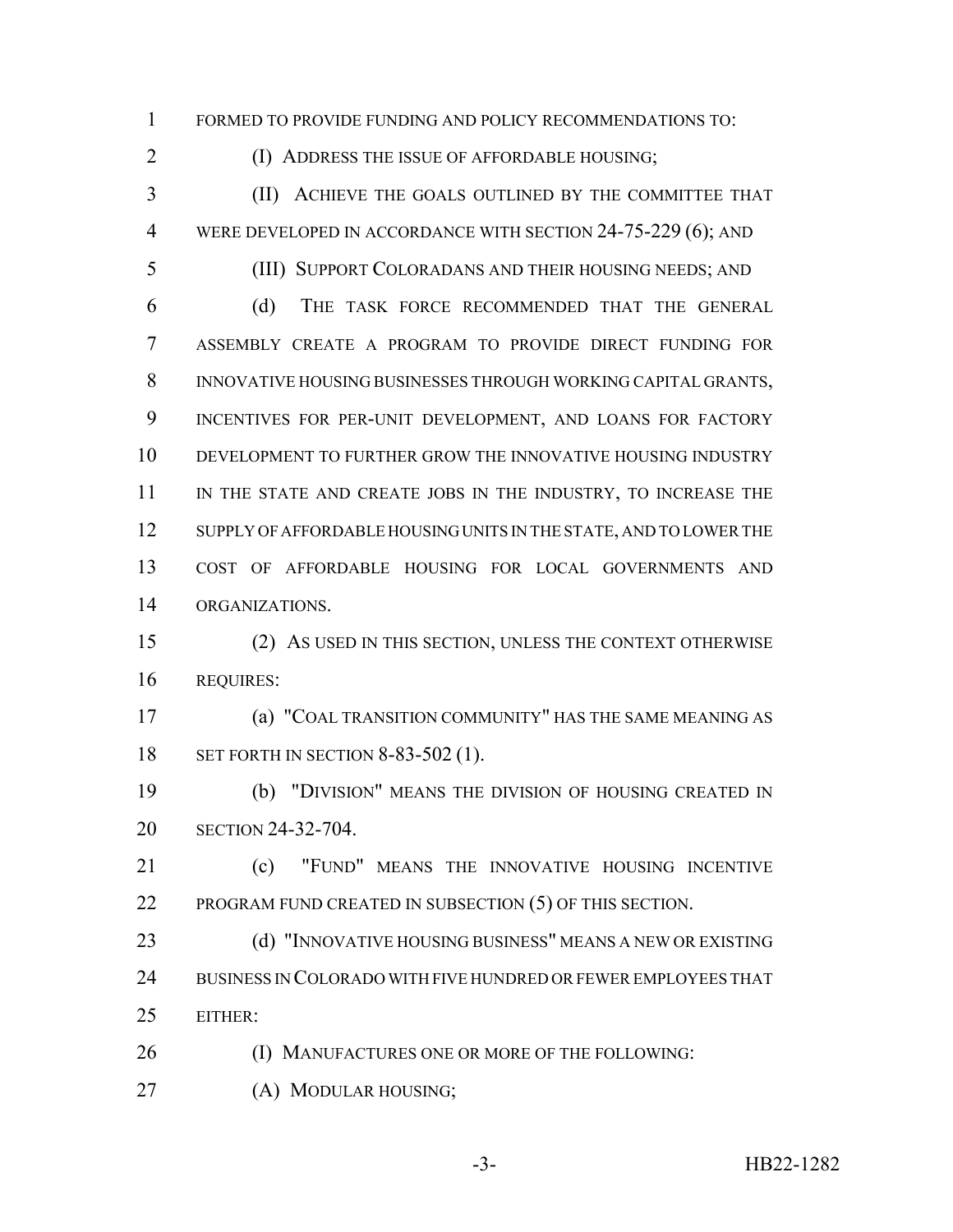(B) PREFABRICATED PANELIZED CONSTRUCTION;

(C) 3D-PRINTED HOUSING;

(D) KIT HOMES INSTALLED ON FOUNDATIONS; OR

 (E) HOUSING MANUFACTURED IN COMPLIANCE WITH THE "NATIONAL MANUFACTURED HOUSING CONSTRUCTION AND SAFETY STANDARDS ACT OF 1974", AS DEFINED IN SECTION 24-32-3302 AS THE "FEDERAL ACT", AND INSTALLED ON FOUNDATIONS; OR

**(II) MANUFACTURES HOUSING IN ANY OTHER MANNER THAT THE** OFFICE DETERMINES TO BE INNOVATIVE AND ELIGIBLE FOR FUNDING.

 (e) "OFFICE" MEANS THE COLORADO OFFICE OF ECONOMIC DEVELOPMENT CREATED IN SECTION 24-48.5-101.

 (f) "PROGRAM" MEANS THE INNOVATIVE HOUSING INCENTIVE PROGRAM CREATED IN SUBSECTION (3) OF THIS SECTION.

 (3) (a) THERE IS CREATED WITHIN THE OFFICE THE INNOVATIVE HOUSING INCENTIVE PROGRAM TO SUPPORT INNOVATIVE HOUSING BUSINESSES THROUGH FUNDING FROM GRANTS AND LOANS AND THE GROWTH OF AFFORDABLE HOUSING. THE OFFICE SHALL USE THE MONEY 18 SPECIFIED IN SUBSECTION (5) OF THIS SECTION FOR THE PURPOSES SET FORTH IN SUBSECTIONS (3)(b) AND (4) OF THIS SECTION, IN ADDITION TO ANY RELATED ADMINISTRATIVE EXPENSES.

 (b) IN ADDITION TO THE PROVISIONS SET FORTH IN SUBSECTION (4) OF THIS SECTION, THE OFFICE SHALL ESTABLISH A PROCESS FOR INNOVATIVE HOUSING BUSINESSES TO APPLY FOR A GRANT OR A LOAN UNDER THE PROGRAM, INCLUDING APPLICATION DEADLINES, THE INFORMATION AND DOCUMENTATION REQUIRED TO BE SUBMITTED TO THE OFFICE TO DEMONSTRATE ELIGIBILITY FOR A GRANT OR A LOAN, AND ANY OTHER REQUIREMENTS DETERMINED BY THE DIRECTOR OF THE OFFICE TO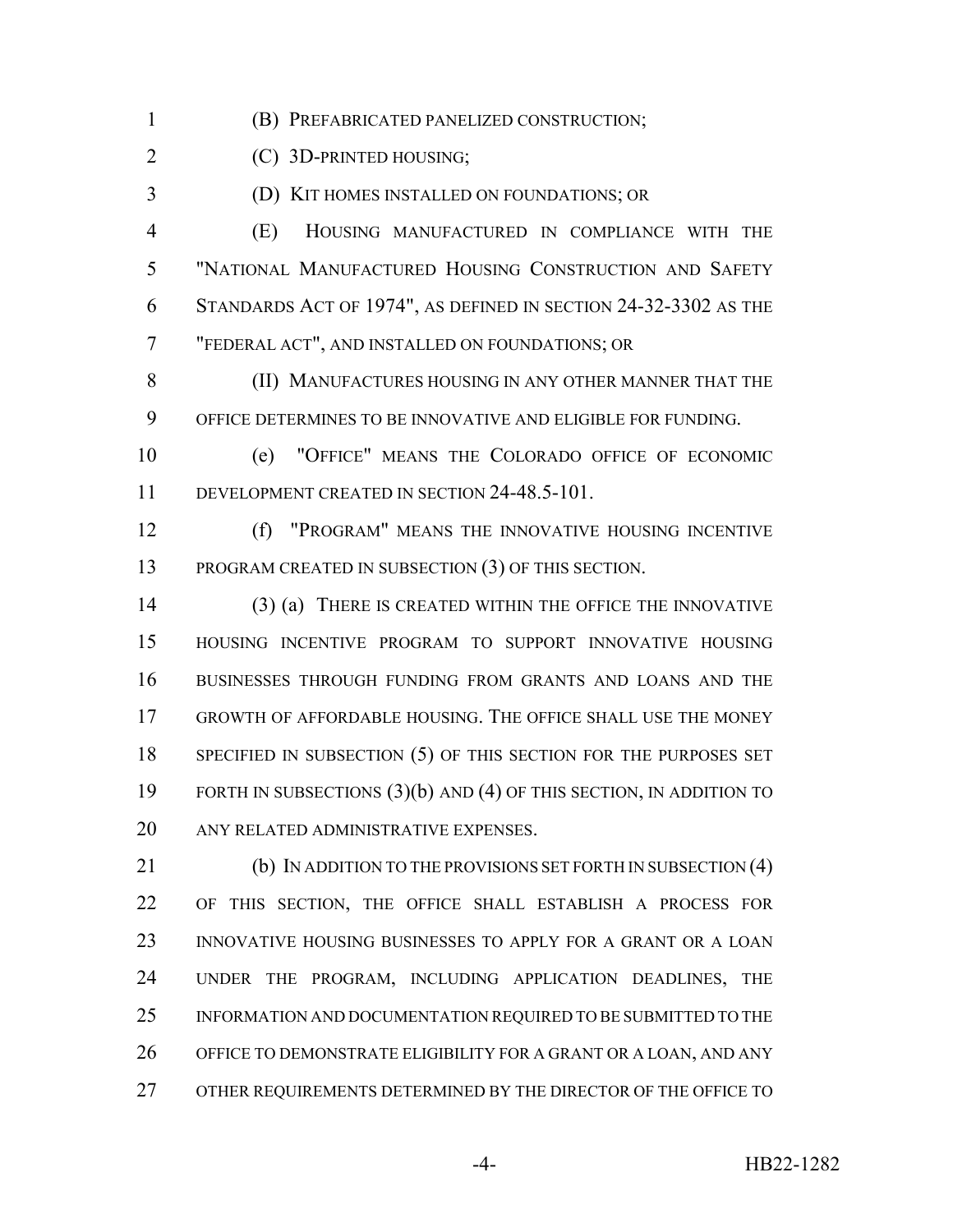BE NECESSARY. THE OFFICE SHALL CONSULT WITH THE DIVISION, INDUSTRY EXPERTS, AND STAKEHOLDERS TO ESTABLISH THE PROCESS OUTLINED IN THIS SUBSECTION (3)(b). THE OFFICE MAY CONTRACT WITH ONE OR MORE THIRD PARTIES TO ADMINISTER THE PROGRAM.

 (4) (a) THE OFFICE MAY AWARD GRANTS FOR WORKING CAPITAL OPERATING EXPENSES ON A BASIS OF NO MORE THAN TWENTY PERCENT OF DEMONSTRATED OPERATING CAPITAL EXPENDITURES AND IN AN AMOUNT NOT LESS THAN FIFTY THOUSAND DOLLARS; EXCEPT THAT, FOR AN INNOVATIVE HOUSING BUSINESS LOCATED IN A COAL TRANSITION COMMUNITY THE AMOUNT SHALL BE NOT LESS THAN SEVENTY-FIVE THOUSAND DOLLARS. GRANTS AWARDED FOR WORKING CAPITAL OPERATING EXPENSES MAY BE USED FOR WORKING CAPITAL OPERATING EXPENSES INCLUDING, BUT NOT LIMITED TO, PAYROLL, INVENTORY, OR MATERIALS.

 (b) (I) EXCEPT AS OTHERWISE PROVIDED IN SUBSECTION (4)(b)(III) OF THIS SECTION, THE OFFICE MAY AWARD GRANTS FOR PERFORMANCE-BASED, PER-UNIT INCENTIVES FOR UNITS MANUFACTURED BY AN INNOVATIVE HOUSING BUSINESS AND INSTALLED IN COLORADO. GRANTS FOR PERFORMANCE-BASED, PER-UNIT INCENTIVES MAY BE USED DIRECTLY BY THE INNOVATIVE HOUSING BUSINESS OR MAY BE PASSED ON TO ANY SUPPLY CHAIN PARTICIPANT AS A REDUCED COST OR BENEFIT FOR 22 THAT PARTICIPANT.

**(II) THE OFFICE SHALL ESTABLISH THE INCENTIVES FOR WHICH A**  UNIT MANUFACTURED BY AN INNOVATIVE HOUSING BUSINESS MAY QUALIFY, WHICH MAY VARY, AND MAY INCLUDE AS CONSIDERATION FOR 26 A BASE INCENTIVE DIFFERENT LEVELS OF AFFORDABILITY TO THE END USER, WITH ADDITIONAL CUMULATIVE INCENTIVES FOR INSTALLATION IN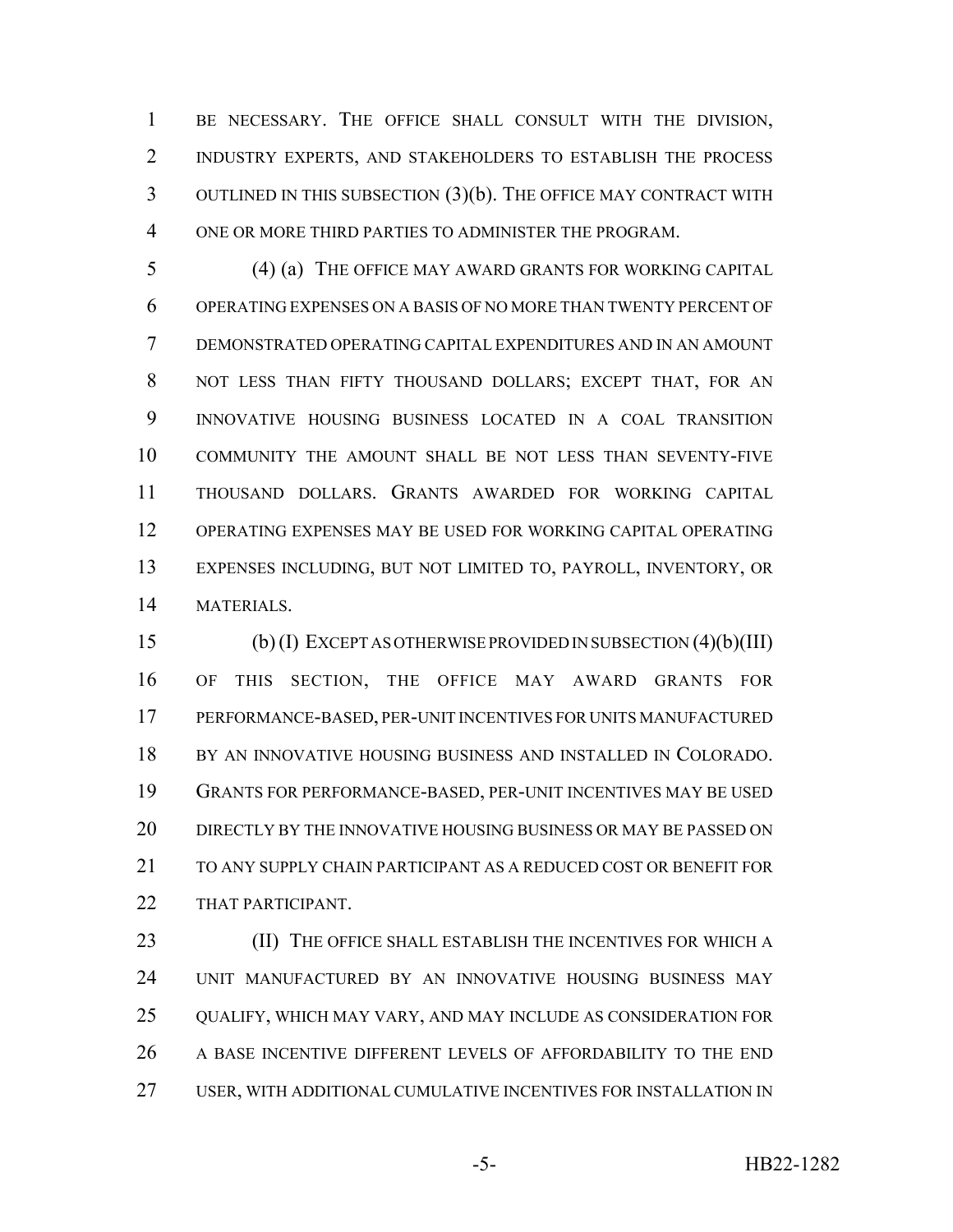COVID-19-IMPACTED AREAS OF THE STATE AS IDENTIFIED BY THE OFFICE, RESILIENCY CRITERIA, COMPLIANCE WITH INTERNATIONAL ENERGY CONSERVATION CODE REQUIREMENTS, OR ENERGY EFFICIENCY SUCH AS PRE-WIRING FOR SOLAR IMPROVEMENTS, HOME ENERGY RATING SYSTEM SCORE OF FIFTY OR LESS, AND NEAR NET-ZERO ENERGY EFFICIENCY. THE OFFICE, IN CONSULTATION WITH THE DIVISION, INDUSTRY EXPERTS, AND OTHER STAKEHOLDERS, MAY DETERMINE OTHER OPPORTUNITIES FOR ADDITIONAL INCENTIVES.

 (III) AN INNOVATIVE HOUSING BUSINESS IS NOT ELIGIBLE TO RECEIVE ANY GRANT FOR PERFORMANCE-BASED, PER-UNIT INCENTIVES SET FORTH IN THIS SUBSECTION (4)(b) FOR UNITS INSTALLED IN A MOBILE 12 HOME PARK, AS DEFINED IN SECTION 38-12-201.5 (6), THAT IS OWNED BY 13 A FOR-PROFIT ENTITY OR FOR-PROFIT INDIVIDUALS.

 (c) (I) THE OFFICE MAY AWARD LOANS TO FUND A PRIVATELY OWNED HOUSING FACTORY LOCATED IN THE STATE BY AN INNOVATIVE HOUSING BUSINESS THAT PRODUCES A PERCENTAGE OF AFFORDABLE HOUSING UNITS THAT ARE INSTALLED IN THE STATE. THE OFFICE MAY ESTABLISH LOANS, OR A PORTION OF LOANS, AWARDED THROUGH THE PROGRAM AS REVOLVING LOANS.

20 (II) IN CONSULTATION WITH THE DIVISION, THE OFFICE SHALL:

 (A) ESTABLISH A FAIR AND RIGOROUS OPEN COMPETITION PROCESS AMONG ELIGIBLE APPLICANTS TO AWARD LOANS; AND

**(B) REVIEW LOAN APPLICATIONS AND THE APPROVAL OF LOAN** AWARDS, WHICH MAY INCLUDE NEGOTIATIONS WITH AN APPLICANT.

 (III) PARAMETERS AND ELIGIBILITY TO BE CONSIDERED FOR A LOAN UNDER THE PROGRAM MAY INCLUDE, BUT ARE NOT LIMITED TO:

(A) AN APPLICANT'S WILLINGNESS TO DEDICATE A PORTION OF ITS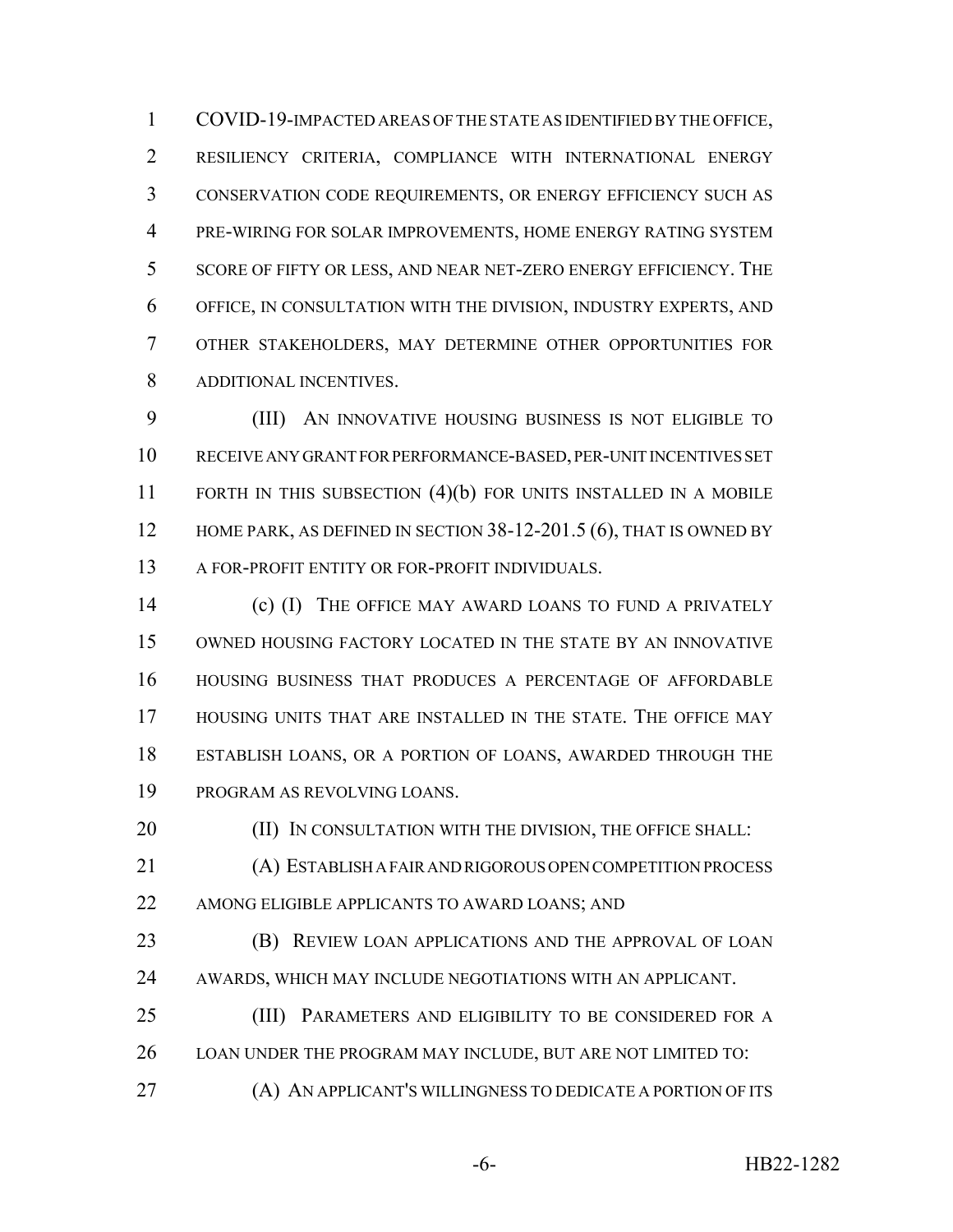PRODUCTION FOR PURCHASE BY NONPROFIT OR PUBLIC HOUSING AGENCIES AT A REDUCED MARGIN;

 (B) AN APPLICANT'S OPERATIONAL CAPABILITY AND FINANCIAL VIABILITY AND SUSTAINABILITY;

 (C) THE LEVEL OF SUBSIDY REQUIRED BY THE APPLICANT IN THE INTEREST RATE STRUCTURE, THE DEGREE TO WHICH THE LOAN IS FORGIVABLE, POSITION IN THE CAPITAL STACK, OR OTHER TERMS OF THE LOAN;

 (D) AN APPLICANT'S COMMITMENT TO PRODUCTION OF AFFORDABLE HOUSING UNITS WITHIN THE PROPOSED FACTORY;

 (E) THE ECONOMIC IMPACT OF THE PROPOSED FACTORY IN THE COMMUNITY WHERE IT WILL BE LOCATED, INCLUDING JOB CREATION; OR (F) AN APPLICANT'S COMMITMENT TO PRODUCTION OF ENERGY 14 EFFICIENT UNITS WITHIN THE PROPOSED FACTORY.

 (IV) THE OFFICE MAY CONTRACT WITH A THIRD-PARTY ENTITY, SUCH AS THE COLORADO HOUSING AND FINANCE AUTHORITY CREATED IN 17 SECTION 29-4-704 (1), TO ADMINISTER PROGRAM LOANS. IF THE OFFICE CONTRACTS WITH THE COLORADO HOUSING AND FINANCE AUTHORITY, THE OFFICE MAY DO SO WITHOUT A COMPETITIVE PROCUREMENT PROCESS. LOAN TERMS AND AGREEMENTS SHALL BE SET BY THE THIRD-PARTY ENTITY IN ACCORDANCE WITH THE TERMS AGREED TO IN THE LOAN APPLICATION REVIEW AND NEGOTIATION PROCESS.

23 (5) (a) THE INNOVATIVE HOUSING INCENTIVE PROGRAM FUND IS HEREBY CREATED IN THE STATE TREASURY. THE FUND CONSISTS OF MONEY TRANSFERRED TO THE FUND IN ACCORDANCE WITH SUBSECTION (5)(e) OF THIS SECTION, ANY OTHER MONEY THAT THE GENERAL ASSEMBLY APPROPRIATES OR TRANSFERS TO THE FUND, AND ANY GIFTS, GRANTS, OR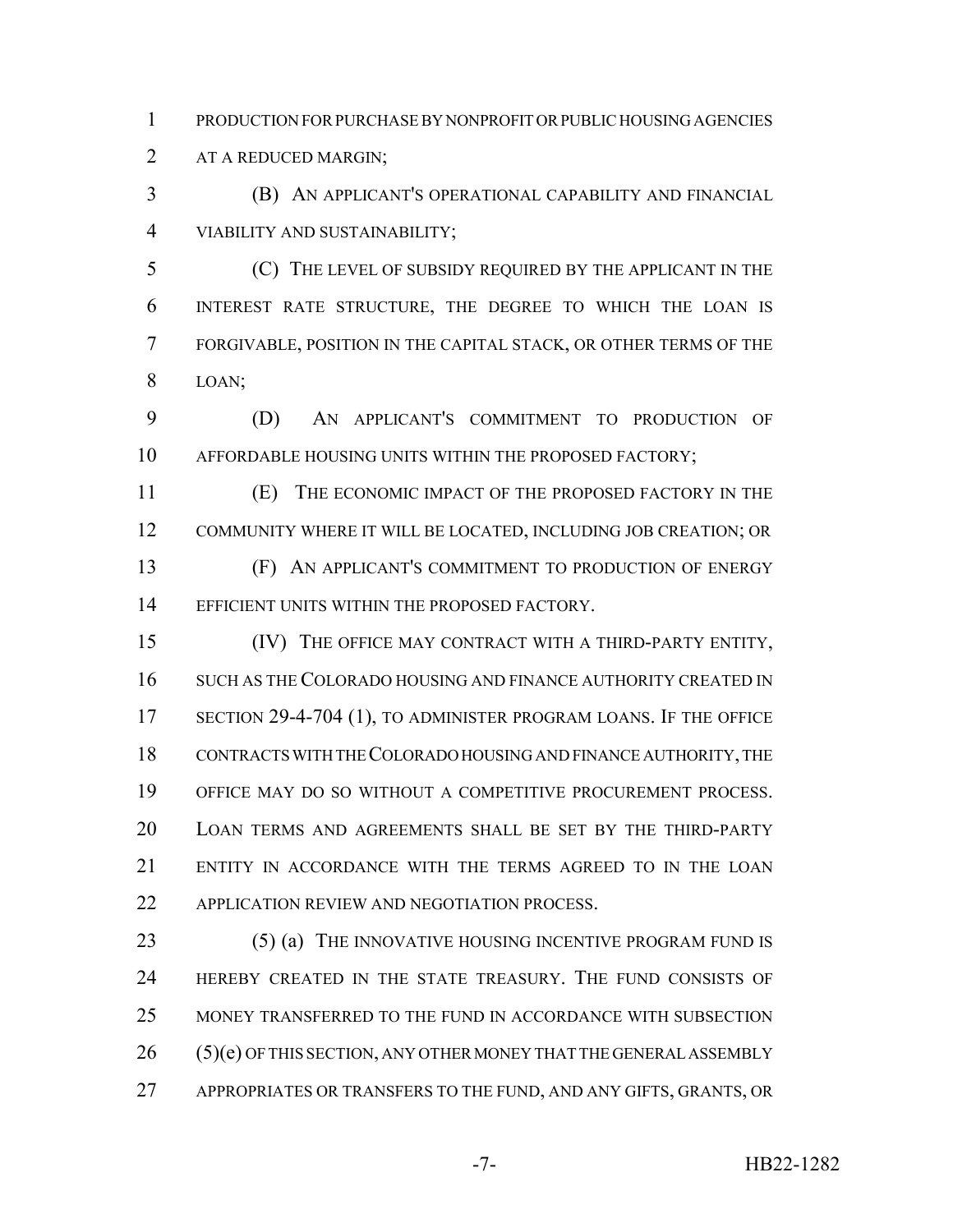1 DONATIONS CREDITED TO THE FUND PURSUANT TO SUBSECTION (5)(b) OF THIS SECTION.

 (b) THE OFFICE MAY SEEK, ACCEPT, AND EXPEND GIFTS, GRANTS, OR DONATIONS FROM PRIVATE OR PUBLIC SOURCES FOR THE PURPOSES OF THIS SECTION. THE OFFICE SHALL TRANSMIT ALL MONEY RECEIVED THROUGH GIFTS, GRANTS, OR DONATIONS TO THE STATE TREASURER, WHO SHALL CREDIT THE MONEY TO THE FUND.

 (c) THE STATE TREASURER SHALL CREDIT ALL INTEREST AND INCOME DERIVED FROM THE DEPOSIT AND INVESTMENT OF MONEY IN THE 10 FUND TO THE FUND.

 (d) MONEY IN THE FUND IS CONTINUOUSLY APPROPRIATED TO THE OFFICE FOR PURPOSES SPECIFIED IN THIS SECTION. THE OFFICE MAY EXPEND UP TO TWO PERCENT OF THE MONEY TRANSFERRED TO THE FUND 14 PURSUANT TO SUBSECTION  $(5)(e)$  OF THIS SECTION ON AN ANNUAL BASIS TO PAY FOR ITS DIRECT AND INDIRECT COSTS IN IMPLEMENTING AND ADMINISTERING THIS SECTION.

 (e) ON JULY 1, 2022, THE STATE TREASURER SHALL TRANSFER 18 FORTY MILLION DOLLARS TO THE FUND.

 (6) (a) ON OR BEFORE SEPTEMBER 1, 2022, AND ON OR BEFORE SEPTEMBER 1 OF EACH YEAR THEREAFTER, INNOVATIVE HOUSING BUSINESSES PARTICIPATING IN THE PROGRAM SHALL PROVIDE AN ANNUAL 22 REPORT TO THE OFFICE. THE REPORT SHALL INCLUDE:

**(I)** THE NUMBER OF UNITS THE INNOVATIVE HOUSING BUSINESS 24 BUILT IN THE YEAR;

 (II) THE NUMBER OF UNITS BUILT BY THE INNOVATIVE HOUSING 26 BUSINESS AND INSTALLED IN THE STATE;

(III) THE NUMBER OF NET NEW JOBS IN THE STATE CREATED BY THE